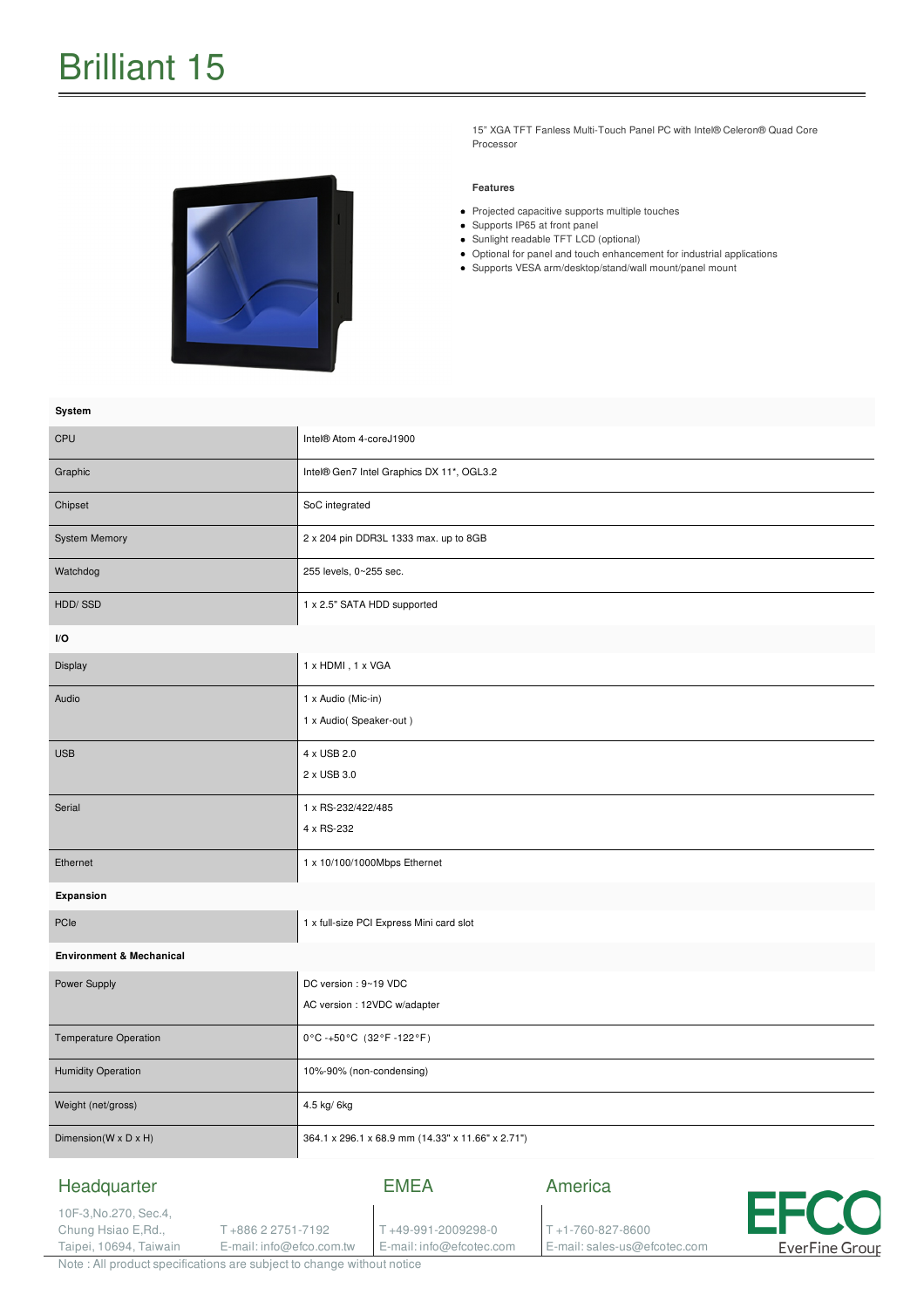## Brilliant 15

#### **Certification & Optional OS Installation**

| <b>OS</b>           | Microsoft® Windows® 8.1<br>Microsoft® Windows® 7 |  |  |  |
|---------------------|--------------------------------------------------|--|--|--|
| Certification       | CE                                               |  |  |  |
| LCD                 |                                                  |  |  |  |
| <b>LCD Size</b>     | 15"                                              |  |  |  |
| Resolution          | 1024 x 768 (4:3)                                 |  |  |  |
| Contrast            | 600                                              |  |  |  |
| Pixel Pitch         | 297 x 297 (um)                                   |  |  |  |
| Viewing Angle (H/V) | 160 x 160                                        |  |  |  |
| Response Time       | 8.5ms                                            |  |  |  |
| Color               | 16.7M                                            |  |  |  |
| <b>Brightness</b>   | 250 (cd /m <sup>2</sup> )                        |  |  |  |
| Touch               |                                                  |  |  |  |
| Touchscreen Type    | Projected Capacitive multi-touch                 |  |  |  |

### Headquarter

EMEA

America

10F-3,No.270, Sec.4, Chung Hsiao E,Rd., Taipei, 10694, Taiwain

T +886 2 2751-7192 E-mail: info@efco.com.tw

T +49-991-2009298-0 E-mail: info@efcotec.com T +1-760-827-8600 E-mail: sales-us@efcotec.com



Note : All product specifications are subject to change without notice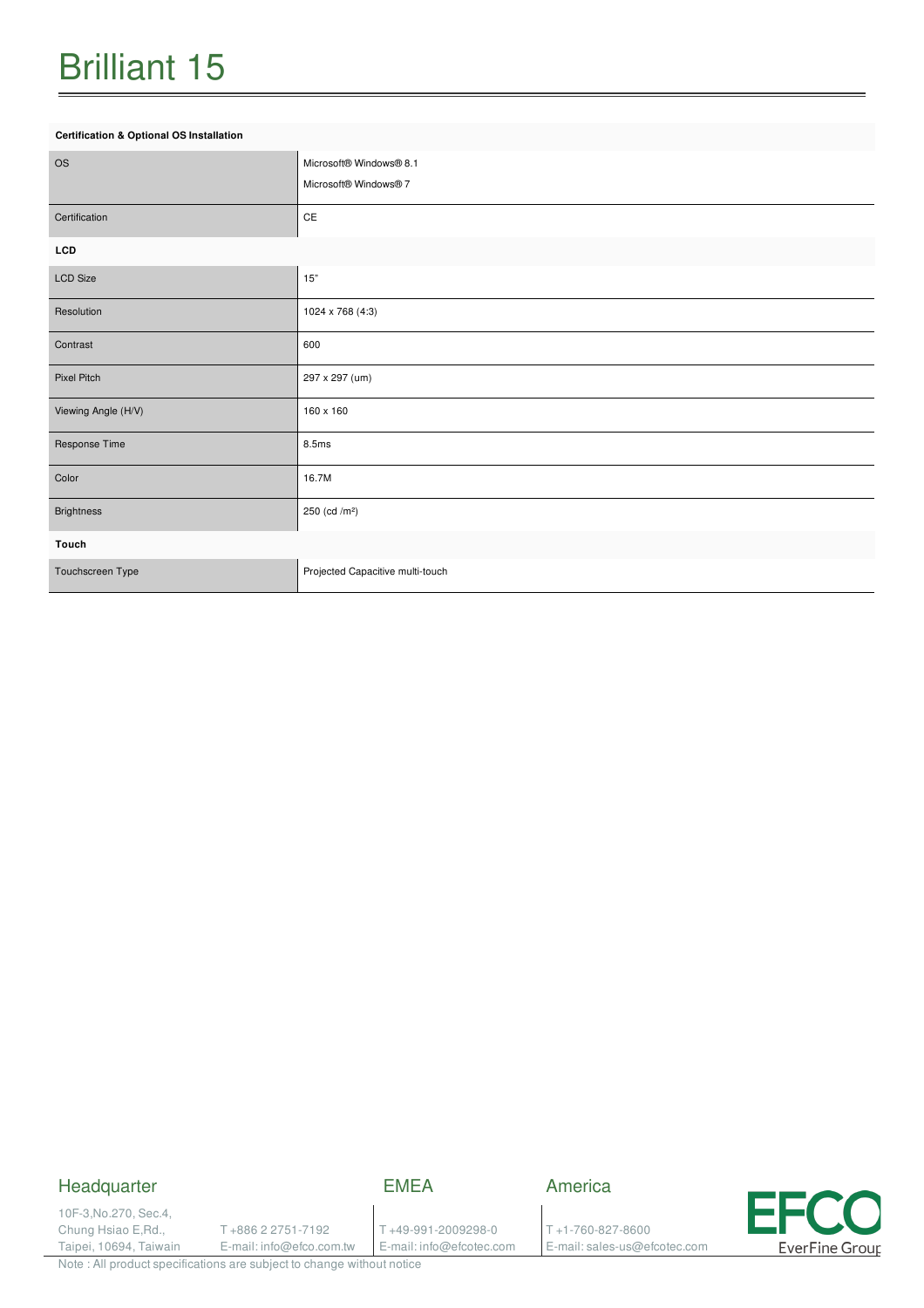# Brilliant 15

### **EMEA**





### Headquarter

EMEA

10F-3,No.270, Sec.4, Chung Hsiao E,Rd., Taipei, 10694, Taiwain

T +886 2 2751-7192 E-mail: info@efco.com.tw

T +49-991-2009298-0 E-mail: info@efcotec.com America

T +1-760-827-8600 E-mail: sales-us@efcotec.com



Note : All product specifications are subject to change without notice